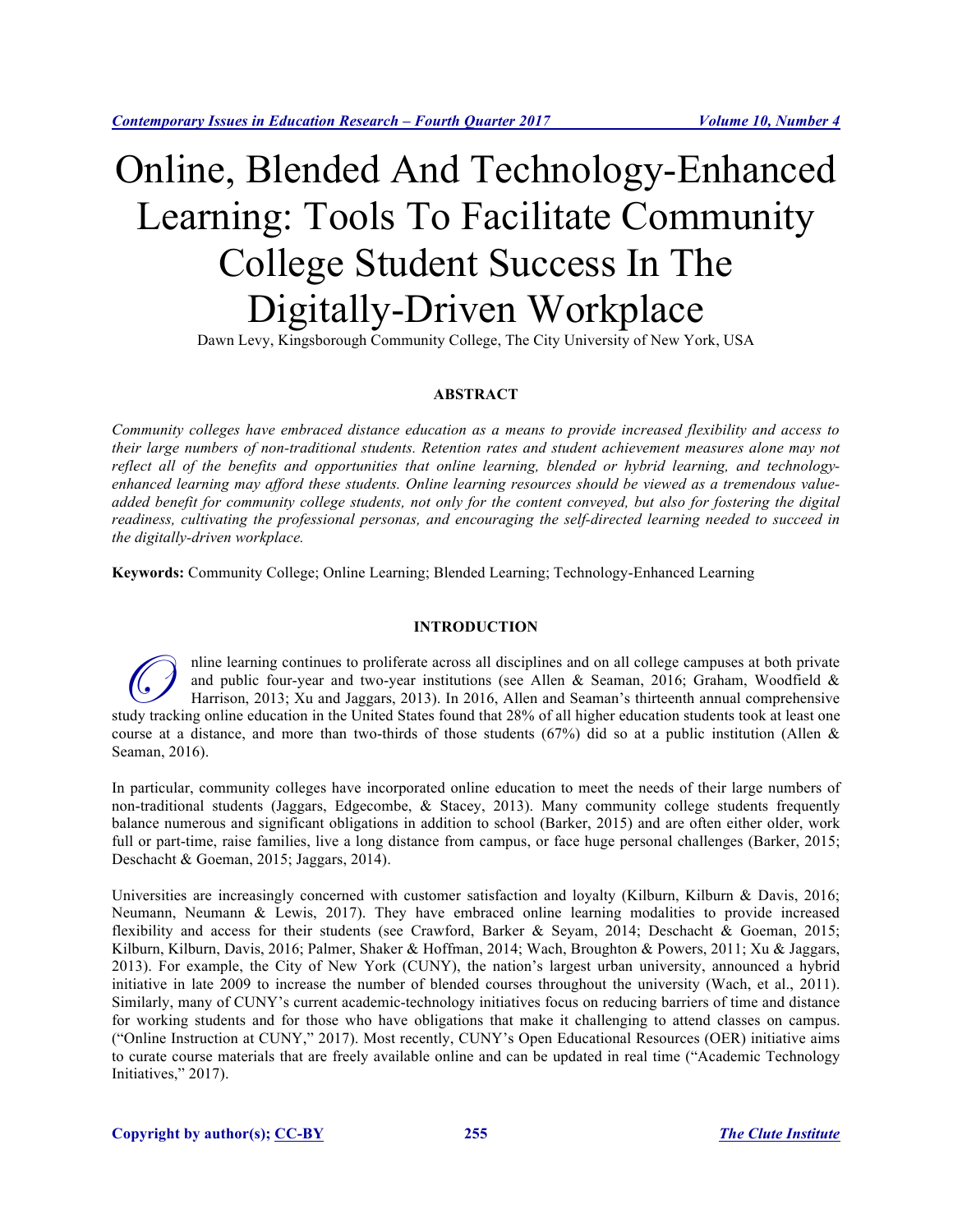# *Contemporary Issues in Education Research – Fourth Quarter 2017 Volume 10, Number 4*

Online learning has the potential to challenge students because it offers many additional tools to facilitate communication, collaboration and the exchange of information (Meyers, 2008). Teaching and learning with technology generally takes one of three forms. The term *online* is usually reserved for classes that utilize an online platform only without any traditional face-to-face delivery, *hybrid/blended* models mix face-to-face and online components to varying degrees, and *web/technology enhanced* courses use web-based technology to enhance a traditional face-to-face course (Allen & Seaman, 2016). The majority of citations to online learning in this paper refer to using technology and digital resources in any of these three formats.

## **ACADEMIC SUCCESS AND THE ONLINE LEARNING ENVIRONMENT**

Studies have tracked the impact of online and hybrid courses on student achievement and retention as colleges and universities expand their online offerings (see, for example, Crawford, et al. 2014; Palmer, Shaker & Hoffman-Longtin, 2014; Kaufman, Greenhouse, She & Shi, 2016; Shea, & Bidjerano, 2014; Xu & Jaggars, 2011; Xu & Jaggars, 2013). Retention rates and overall academic success rates tend to be lower for students in fully-online courses (Xu & Jaggars, 2013). For example, in a large-scale comprehensive study of the Washington State community and technical college system, taking a particular course fully-online decreased the likelihood of persistence, as measured by retention rates, by seven percentage points and lowered the student's grade by about .3 points (Xu & Jaggars, 2013). A similar widespread study of the introductory math and English courses in the Virginia community college system found that students in fully-online classes fared worse in persistence and end-ofcourse grades (Xu & Jaggars, 2011).

Other studies suggest that community college students do as well in hybrid classes as they do in traditional courses (Crawford et al. 2014; Palmer, et al., 2014; Ryan et al. 2016; Xu & Jaggars, 2013). Hybrid or blended courses may offer just the right mix of independent online learning while still providing the personal support and motivation associated with a face-to-face instruction. Also, research shows that students in hybrid classes may feel a stronger sense of community than those in a traditional setting (Youngju, Jaeho, & Taehyun, 2013). Other studies have found that although blended learning may have a negative impact on course retention, it does impact positively on student performance (Deschacht & Goeman, 2015). Most studies in the community college setting focus on student perseverance as measured by retention rates and student achievement based upon grades (Xu & Jaggars, 2011; Xu & Jaggars, 2013). However, these measures are only two assessment criteria for determining the success of hybrid and fully-online models. They alone may not reflect the other benefits and opportunities that online learning may provide to these students.

For example, community college students who took at least some online courses are still more likely to earn a degree than their non-digital counterparts (Shea & Bidjerano, 2014). Moreover, the simple availability of onlinedegree-earning opportunities increases the access to higher education that might otherwise be unattainable for many prospective students (Deschacht & Goeman, 2015). Additionally, frequent and effective digital interactions between instructors and students may encourage student commitment to the course and result in a stronger academic performance (Jaggars & Xu, 2016; Xu & Jaggars, 2013). Research also suggests that hybrid courses with a high level of teaching presence, coupled with student support services, orientations and assessments for online readiness, can facilitate the best possible outcome for students (Crawford & Persaud, 2013; Graham et al. 2013).

## **THE ONLINE LEARNING ENVIRONMENT CULTIVATES ATTRIBUTES FOR CAREER SUCCESS**

The process of using online learning resources, independent of the content conveyed, is a tremendous value-added benefit for community college students. As employers continue to stress the importance of non-cognitive soft skills including effective communication, teamwork, leadership, and self-motivation as integral to success at work (Gray, 2017), technology-enhanced courses help students operate, communicate, collaborate and network on a digital platform in preparation for their future jobs and careers. Participation in technology-enriched courses fosters digital readiness, cultivates professional personas, and encourages self-directed knowledge acquisition. Moreover, attention to detail in writing, time-management, and follow-through, cited as among the top skills essential for the modern workforce (Beaton, 2017), are integral components of the online learning experience.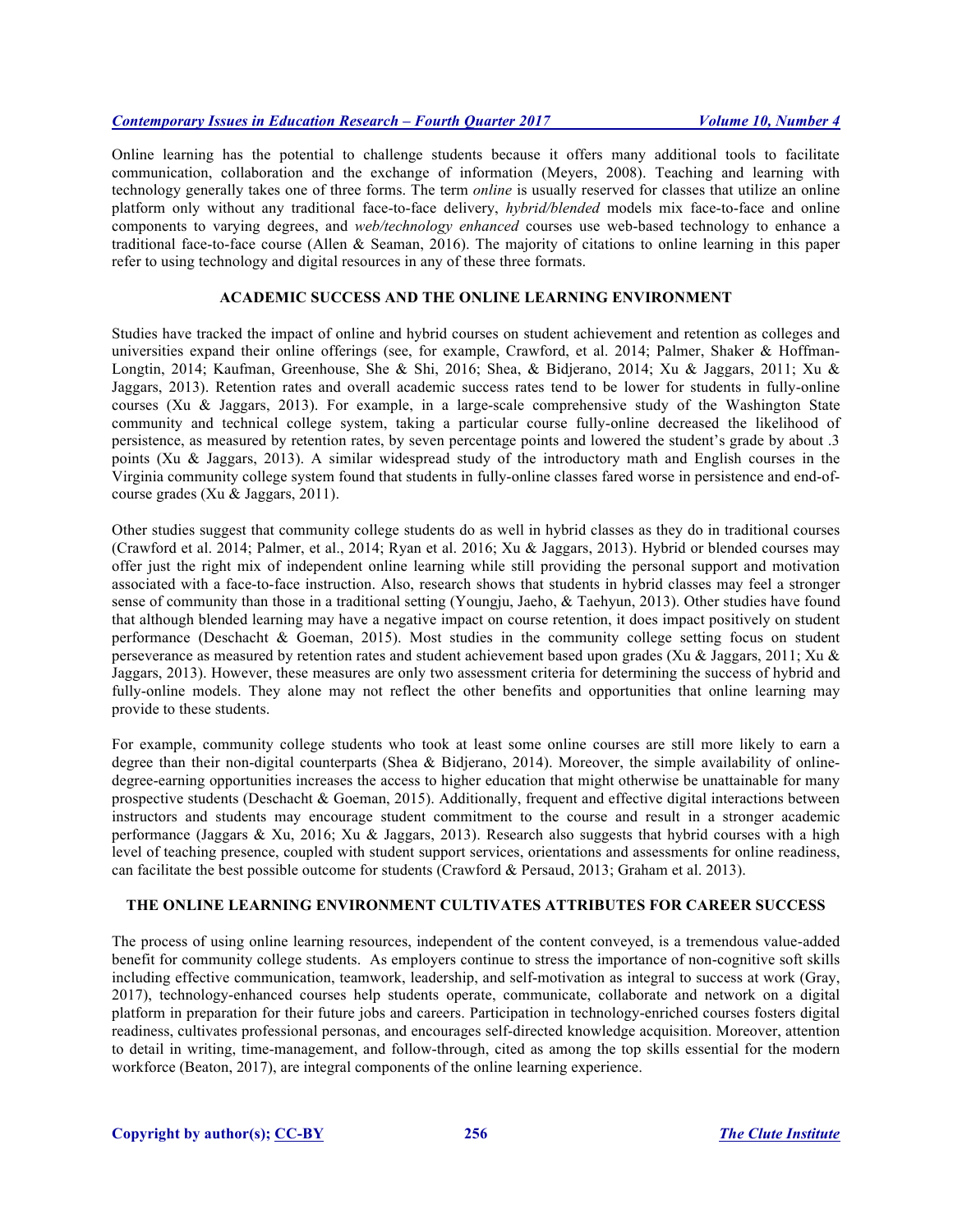# **Digital Readiness**

A modern challenge in higher education is how to prepare students for their future jobs and careers through a digital lens. While discipline based knowledge will always remain critical, there is an increasing emphasis on the ability to develop, sustain and practice that knowledge through a general technology-driven paradigm. It is difficult to think of any vocation or profession that has not reimagined or redefined itself to include digital preparedness as a valuable skill. Hence, a goal of online learning is to empower community college students with a general digital readiness encompassing essential skills that cross disciplines and professions. Particularly, with the shorter two-year community college time frame, efficiency is key. Classes that integrate technology into the course content aim to truly immerse students in simulated real world interactions.

## *Digital Literacy and Digital Citizenship*

Digital readiness encompasses two major components, digital literacy and digital citizenship. Digital literacy entails using technology strategically to find and evaluate information, produce original digital content, and share information with others (Heitin, 2017). Digital citizenship generally refers to the norms of appropriate and responsible technology use (www.digitalcitizenship.org).

To enhance students' digital literacy, online educational opportunities help students develop skills of computermediated communication, web-based research, and online collaboration ("Online Instruction at CUNY," 2017). Learning management systems and digital educational materials require students to navigate an unfamiliar platform, share their work, and communicate with peers and instructors in the ways they will be expected to communicate and engage post-college. Students must learn how to effectively parse through the wealth of information available online to find relevant and reliable information. Discussion boards, blogs and online collaboration tools also help develop students' online communication literacies.

Digital citizenship in higher education includes adherence to the legal and ethical codes of conduct set out in school academic integrity policies that outline acceptable technology use and practice. Requiring students to abide by acceptable online use policies sensitizes them to appropriate professional technology use. Students have many opportunities to practice their digital citizenship, for example, when emailing professors, responding to discussion board posts, and communicating with colleagues in an online collaborative work session. Digital citizenship also refers to the skills and access needed for participation in the information age (Mossberger, Tolbert, & McNeal, 2008). Developing these skills is critical for community college students because evidence shows that an increase in access and frequency of internet use leads to increased income, increased civic engagement and increased political participation (Mossberger et al.).

#### *Benefits of Digital Readiness*

A broad percentage of community college students do not have internet access at home (Jaggars, 2014b) and this may contribute to the *digital divide*, the social, educational and economic inequalities between those who have digital access and those who do not (Mossberger et al., 2008). Online learning may help bridge the *digital divide* by affording these students access to campus digital resources and the opportunity for a degree that might have otherwise alluded them because of work and family obligations. Moreover, their enrollment in a hybrid or blended course ensures that they will be on campus at least some of the time to utilize the digital resources available to them.

The more experience students have using computers and related technology for educational and professional use, the more they improve their confidence to complete workplace related tasks in the future. Self-efficacy, the belief in one's capability to organize and execute courses of action to achieve goals (Bandura, 1997), will influence an individual's commitment to achieving their desired outcome (Alquarashi, 2016). Assignments in fully-online, hybrid and technology-enhanced courses promote digital self-efficacy so that students are prepared for digital tasks that they will encounter in their jobs and professional careers.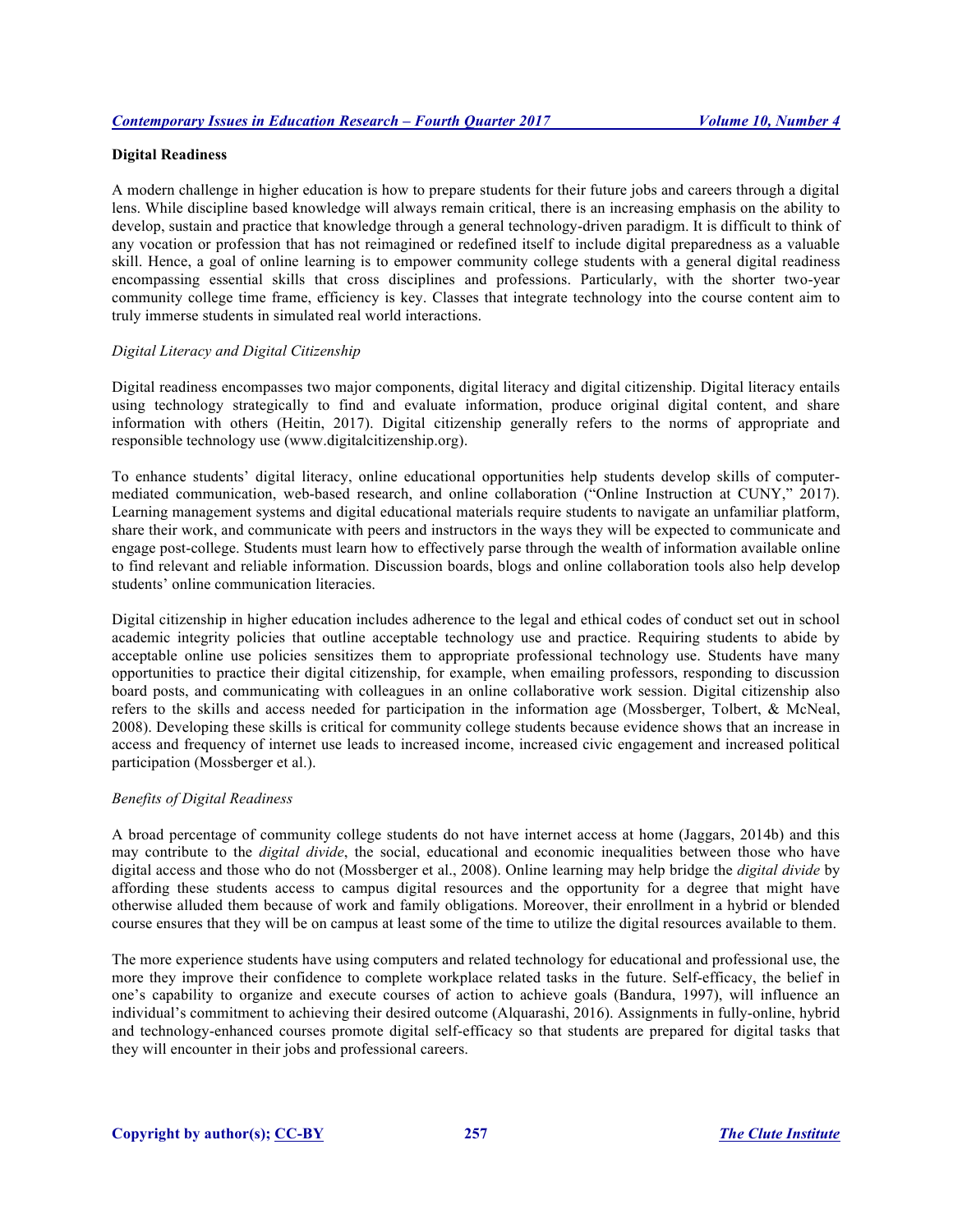# **Professional Persona**

Developing one's professional online persona takes practice. Online learning assignments may help students transition from their familiar modes of communication on social media and related platforms to adoption of a more comprehensive professional online persona. Instructors of technology-enhanced courses serve as models for appropriate online etiquette and reinforce that online professional interactions, for example, through email, video conferencing, tutorials and webinars, are different than communicating on social media. Technology-enhanced learning helps cultivate professional online personas in several ways.

## *Appreciation for the Niceties and Nuances of Professional Written Communication*

In the absence of formal online learning modalities, students are apt to interact online with instructors, classmates, co-workers, and supervisors in an informal way. Work and related online interactions should not mimic social conversations. Tone, voice, demeanor, grammar, punctuation and word usage should be appropriately different. Work-related emails, while not necessarily formal academic writings, should follow appropriate conventions. Online learning modalities allow students to shift the focus from friend to colleague in their discussions and responses to opinions and suggestions. Instructors in the online learning environment model professional communication in their announcements, greetings, discussion boards and grading responses to reflect this nuanced style and help condition students to internalize these characteristics.

#### *Opportunity to Develop Interactions with Colleagues in an Online Arena*

Online resources, including discussion boards and online collaborative group work, simulate how people in our techdriven world work together with colleagues, supervisors, clients and others in the absence of face-to-face contact. Today, conference room meetings are often the exception rather than the norm. Online platforms that facilitate student team projects, while more complicated to integrate and monitor, are seen as valuable simulations of modern day collaboration tools.

#### *Student Empowerment*

Language barriers, cultural inhibitions, and prior history of poor academic performance may inhibit community college students from participating in face-to-face class discussions. The online learning environment may increase the frequency and quality of student participation because students may be emboldened to speak up and express their opinions in the absence of in-person instructors and peers. Instructors who require mandatory responses show that they value their students' opinions. Also, incredibly reticent students who might never venture to offer their opinion in class may often express incredible insights online. A positive and reassuring response by an instructor to such an online post is very likely to encourage that same shy student to then speak up in class. Finally, since student participation in online work is often asynchronous, students may complete coursework at their own pace and have the opportunity to develop more thoughtful responses and cogent arguments.

#### **Self-Directed Learning**

The ability to be intrinsically motivated, self-driven and persistent are advantageous student characteristics that make a person more likely to succeed academically and beyond (Linnenbrink & Pintrich, 2002). Independent learners are capable of acquiring knowledge anytime, in any place, through any means, at any age because they take the initiative and the responsibility for what occurs as they select, manage, and assess their learning activities (www.self-directedlearning.com). Students who persist in online courses have higher levels of academic locus of control and metacognitive self-regulation skills (Deschacht & Goeman, 2015). Online learning promotes selfdirected learning in several ways.

# *Increased Opportunities for Independent Learning*

When students tackle material on their own before coming to class, they are constructing personal knowledge (Strayer, 2012). This life skill becomes increasingly important for career success. Employees are expected to access

#### **Copyright by author(s); CC-BY 258** *The Clute Institute*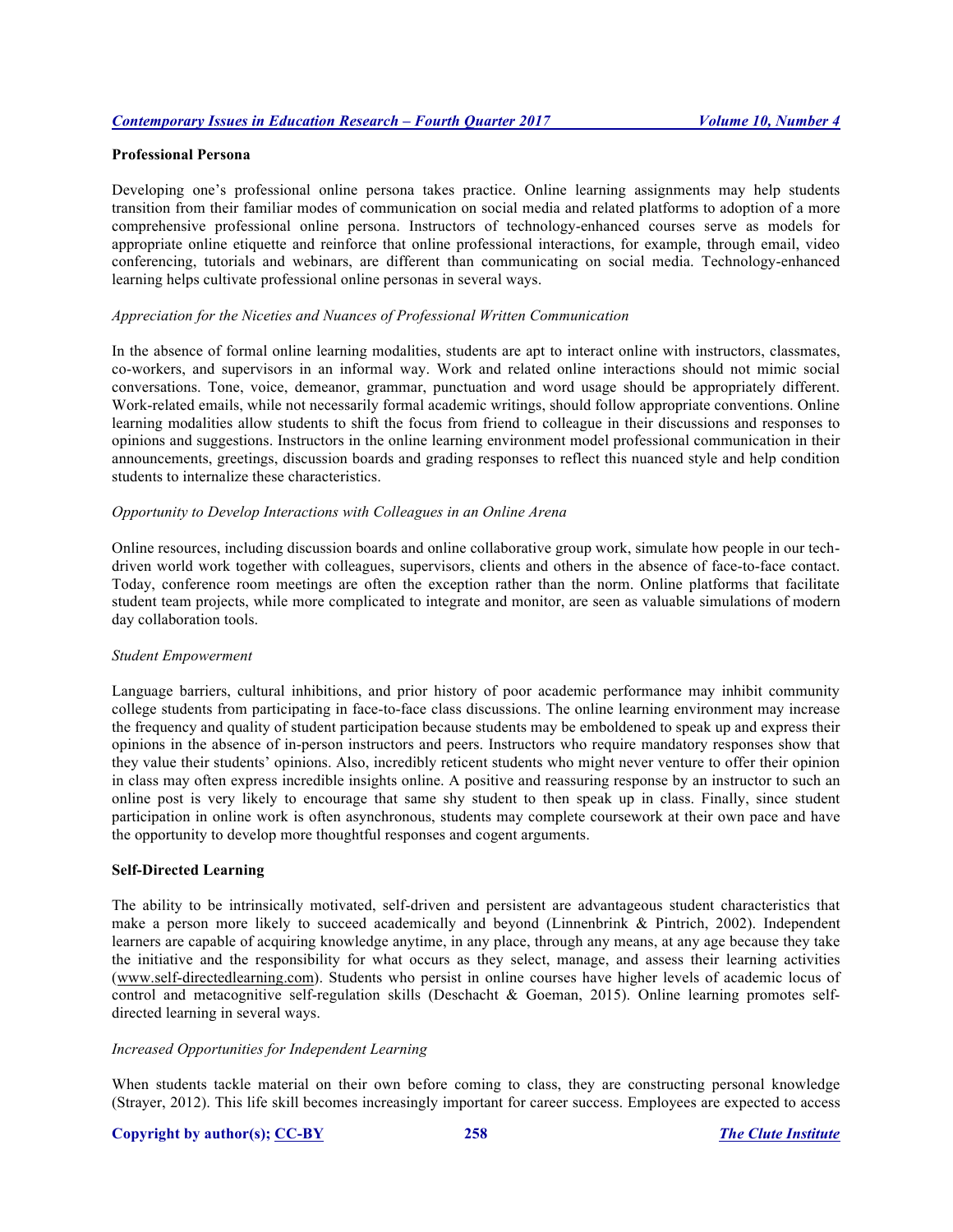online tutorials and webinars to independently master work-related content and tasks. Students in online learning courses are prepared for this type of independent learning because schools schedule a portion of the teaching and learning on a student's time outside of the classroom. Instructors build these independent learning opportunities into the curriculum and mandate participation as part of a student's grade. Flipped instruction, video quizzing, and podcast lectures with follow-up exercises are some of the tools used to condition students to learn independently.

## *Built-In Time Management Practice*

To succeed in a hybrid class, students must develop or enhance their time-management skills that are critical to academic and professional success. Understanding the need for managing one's time and completing tasks without the routine of regular classroom attendance are two student dispositions associated with success in reduced-contact classes (Wach et al., 2011). Instructors cannot presume these skills in all community college students (Wach et al., 2011), but some intrinsic aspects of the online paradigm help students develop these skills through practice at selfpacing to meet upcoming deadlines. When instructors increase the frequency of assignments, routinely monitor time stamps on online submissions, and make assignments unavailable immediately after the due date, students become more mindful of time and the consequences of non-compliance. Since students have the ability to submit online work anywhere and at any time, they are held more accountable for coursework.

#### *An Active Learning Paradigm*

Traditional delivery often creates passive students who wait for information to be conveyed to them. The teacher is in control of the path, pace, and intensity of the learning. In contrast, the online learning environment prompts students to take a more active, independent role by allowing them to set the time, place and schedule of their learning. Students must initiate the learning process by logging in and engaging. Given the increased flexibility and control that they feel the online platform affords them, community college students may be more vested in their personal success.

## *Quick and Enhanced Feedback Provides Motivation*

The type of instructor feedback that is available on learning management systems can motivate students to engage more thoroughly and learn more in depth. With auto grading and personalized feedback features, students can track their own individual progress and begin to connect their specific learning patterns to their achievement rates. This encourages students to develop metacognitive abilities to analyze their own learning styles and habits.

# **SUPPORT FOR SUCCESSFUL ONLINE LEARNING**

As online learning continues to integrate into the foundation of higher education, a strong online teacher presence and a commitment to student support must be priorities in online teaching pedagogy. Jaggars (2014) suggests that the key to success in fully-online courses is for instructors to incorporate strong interpersonal connections and instructor guidance, particularly for community college students who often lack confidence in their academic abilities. Video-or audio-taped narrations that allow students to view or hear the instructor walk them through specific activities have been shown to personalize and forge personal connections with the instructor (Jaggars 2014; Xu & Jaggars, 2013). Instructors of blended or hybrid courses who reinforce the online portion during the face-toface instruction by consistently referring and responding to the online assignments ensure stronger student buy-in and compliance for the online portion.

Moreover, instructors who put in the effort to design and present a well-organized site establish the reliability and integrity of their courses from the outset. Structuring and preparing effective online learning materials requires a large investment of time. Students are encouraged to engage with the online materials when they feel that their instructors invest effort into organizing the online content and making the site user-friendly. Also, when online instructors use technology tools to demonstrate that they care about their students, they provide them with the encouragement and motivation needed to support their academic success (Jaggars, 2014). For example, when instructors post friendly greetings, reminders, and materials of interest to students, they are encouraging them to participate in a dynamic online learning community. Likewise, when instructors schedule asynchronous online

#### **Copyright by author(s); CC-BY 259** *The Clute Institute*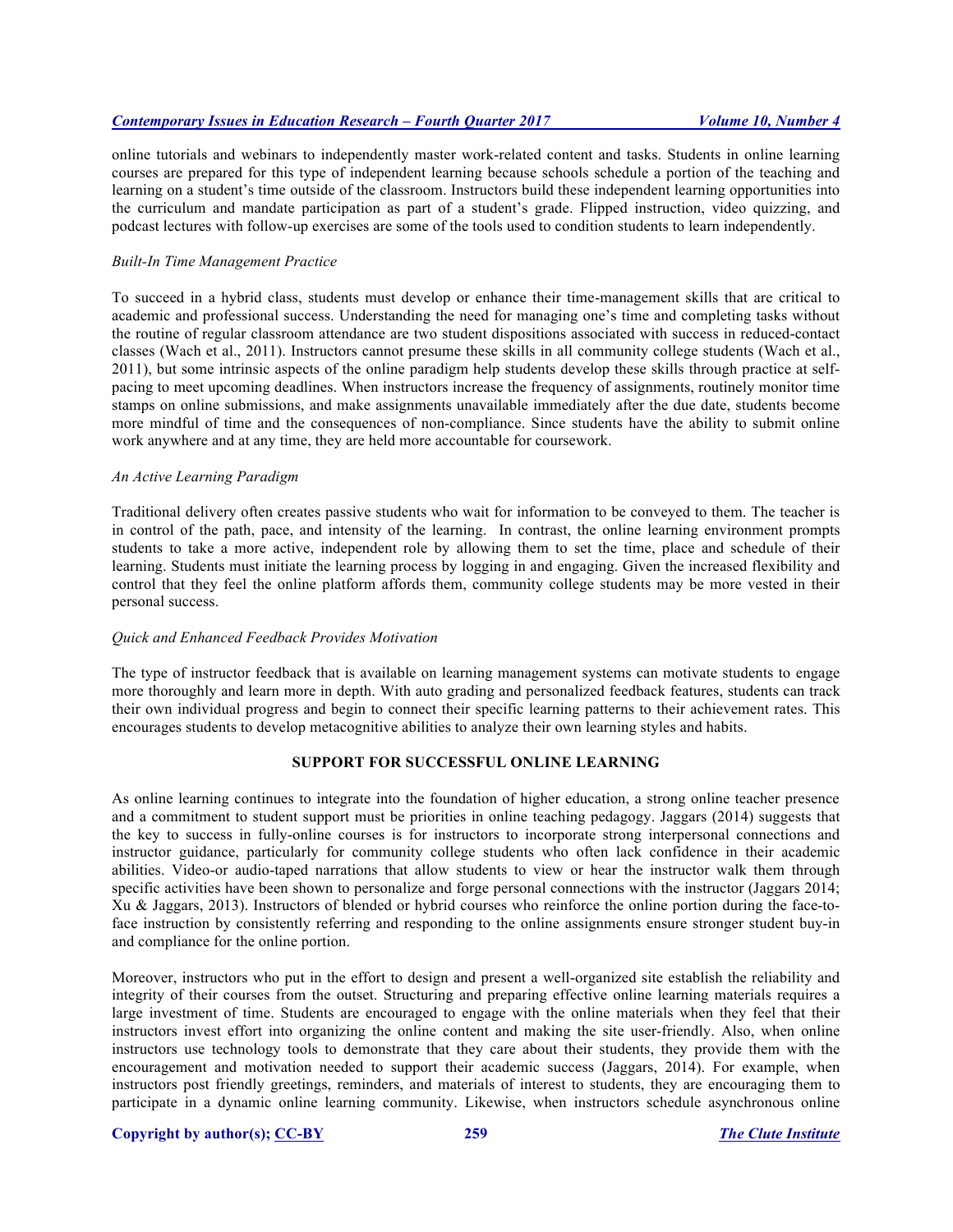assignments, they demonstrate their respect for the demanding work and life schedules of many community college students.

In addition, if students know how to navigate the learning management system and are familiar with where to look for particular resources, participation and submission of online assignments is likely to increase tremendously. Sufficient college-wide support services like technical support, library services, tutoring and student orientation programs on how to access support services, further support the online platform (Crawford & Persaud, 2013) and are likely to increase retention and success (Graham et al. 2013).

## **CONCLUSION**

It is true that online learning demands that students take a more active role and bear a larger share of the responsibility for their learning (Lei, 2010; Schmidt & Ralph, 2016) and that for many community college students this can pose a serious barrier to success. However, it is not enough to offer online learning opportunities to community college students merely to provide them with flexibility or access. It is equally important for all forms of online learning to help develop their skills for independent learning and career preparedness. If utilized properly, technology can help community college students succeed academically and prepare them for future career success. Therefore, instructors must be cognizant to continually relate the benefits of working online to a student's professional aspirations.

As community college students enter the digitally-driven workplace, the skills and expertise gained from learning discipline specific content through the online environment will inform their professional competencies and drive their performances at work. Rather than questioning whether online learning belongs in community colleges, these institutions must continue to focus their efforts on increasing access, enhancing online pedagogies, maintaining strong teacher presence, and expanding student and faculty support systems to foster student success in the online learning environment.

## **AUTHOR BIOGRAPHY**

**Dawn Levy**, JD, is an Assistant Professor in the Department of Business at Kingsborough Community College, The City University of New York (CUNY), where she teaches Business Law and related business courses in both traditional and hybrid formats. She is an Advisory Board member at the Kingsborough Center for e-Learning (KCeL) and serves on the college's Advisory Committee for Online Learning and Programming. Prior to teaching at CUNY, Professor Levy was a corporate associate at the law firm of Sullivan & Cromwell in New York practicing corporate, securities and real estate law.

#### **REFERENCES**

"Academic Technology Initiatives: Open Educational Resources". (2017, July 11). Retrieved 2017, July 11 from http://www2.cuny.edu/academics/current-initiatives/academic-technology/academic-technology-initiatives/

- Allen, I., & Seaman, J. (2016) *Online Report Card: Tracking Online Education in the United States.* 2016. Babson Survey Research Group and Quahog Research Group, LLC. https://onlinelearningconsortium.org/read/online-report-cardtracking-online-education-united-states-2015/.
- Alqurashi, E. (2016). Self-efficacy in online learning environments: A Literature Review. *Contemporary Issues in Education Research, 9*(1), 45
- Badura, A. (1997). *Self-efficacy: The exercise of control*. New York: W.H. Freeman.
- Barker, Joel. (2015). Benefits of hybrid classes in community colleges. *Contemporary Issues in Education Research, 8*(3), 143- 146.

Beaton, C. (2017, January 6). Top employers say millennials need these 4 skills in 2017. Retrieved from https://www.forbes.com/sites/carolinebeaton/2017/01/06/top-employers-say-millennials-need-these-4-skills-in-2017/#6b3e104f7fe4

Crawford, C., Barker, J., & Seyam, A. (2014). The promising role of hybrid learning in community colleges: Looking towards the future. *Contemporary Issues in Education Research, 7*(3), 237-242.

Crawford, C., & Persaud, C. (2013) Community colleges online. *Journal of College Teaching & Learning,10*(1), 75-82. doi:http://dx.doi.org/10.19030/tlc.v10i1.7534

**Copyright by author(s); CC-BY 260** *The Clute Institute*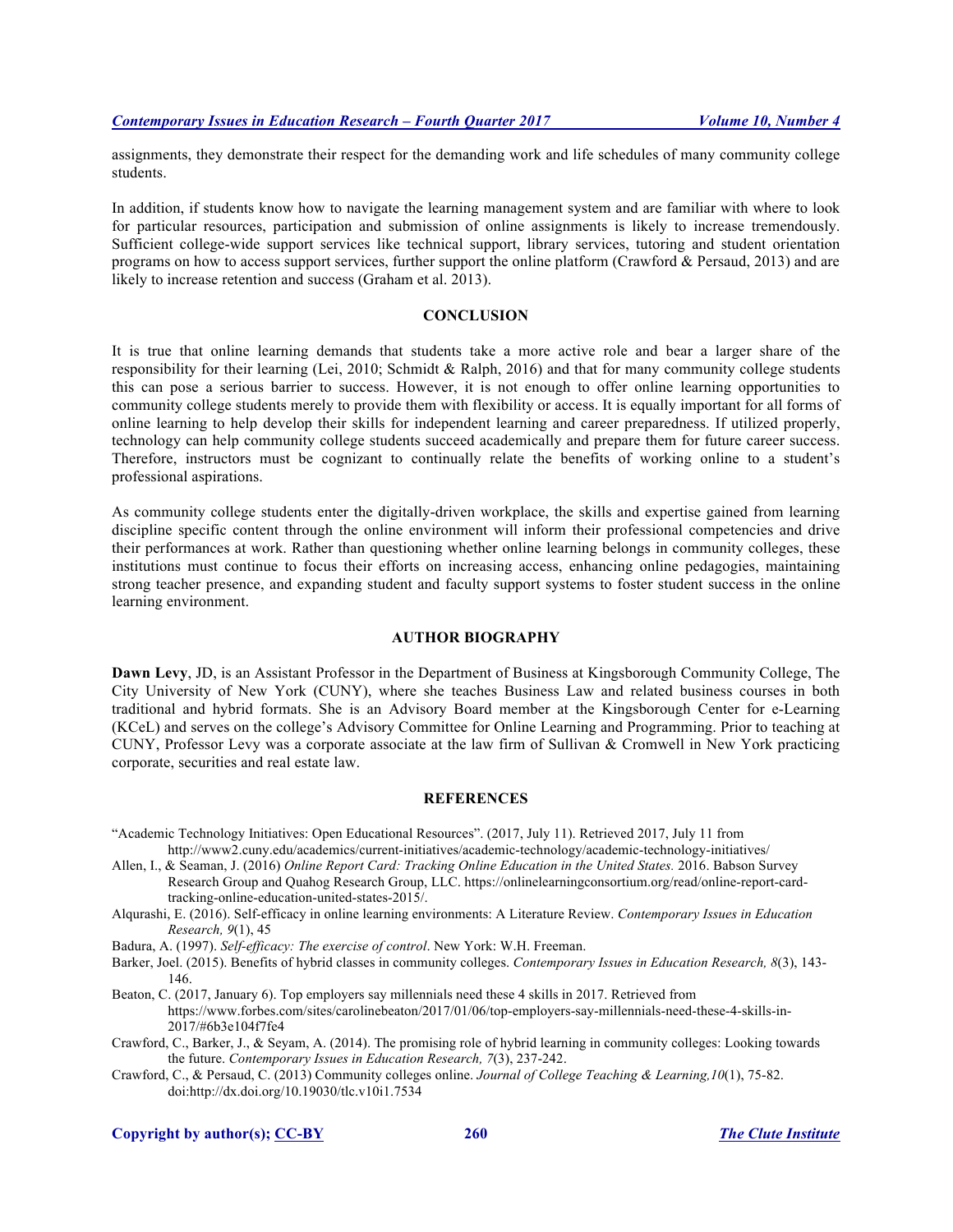Deschacht, N., & Goeman, K. (2015). The effect of blended learning on course persistence and performance of adult learners: A difference-in-differences analysis. *Computers & Education*, *87,* 83-89. doi:10.1016/j.compedu.2015.03.020

Graham, Charles R., Woodfield, Wendy, & Harrison, J. Buckley. (2013). A framework for institutional adoption and implementation of blended learning in higher education. *The Internet and Higher Education, 18*, 4.

Gray, Alex (2017, February 16). Goodbye, Maths and English. Hello, teamwork and communication? Retrieved from https://www.weforum.org/agenda/2017/02/employers-are-going-soft-the-skills-companies-are-looking-for/

Heitin, L. (2017). What is digital literacy? *Education Week, 36*(12), 5-6. Retrieved from http://www.edweek.org/ew/articles/2016/11/09/what-is-digital-literacy.html

Jaggars, S. S. (2014). Democratization of education for whom? Online learning and educational equity. *Diversity and Democracy*, *17*(1). Retrieved from https://www.aacu.org/diversitydemocracy/2014/winter/jaggars

Jaggars, S.S., Edgecombe, N. and Stacey, G.W. (2013). Research overview: Online course outcomes. New York, NY: Columbia University, Teachers College, Community College Research Center. https://ccrc.tc.columbia.edu/media/k2/attachments/online-learning-practitioner-packet.pdf

Jaggars, S. S., & Xu, D. (2016). How do online course design features influence student performance? *Computers & Education, 95,* 270-284. doi:10.1016/j.compedu.2016.01.014

Kilburn, Brandon, Kilburn, Ashley, & Davis, Dexter. (2016). Building collegiate e-loyalty: The role of perceived value in the quality-loyalty linkage in online higher education. *Contemporary Issues in Education Research, 9*(3), 95-102.

"Led by California, Educators Strive To Close Online Learning Gaps". (2015). *Community College Week*, *27*(21), 6-7.

Lei, S. A., & Gupta, R. K. (2010). College distance education courses: Evaluating benefits and costs from institutional, faculty and students' perspectives. *Education*, *130*(4), 616-631.

Linnenbrink, E. A., & Pintrich, P. R. (2002). Motivation as an enabler for academic success. *School Psychology Review*, *31*(3), 313.

Meyers, S. A. (2008). Using transformative pedagogy when teaching online. *College Teaching*, *56*(4), 219-224.

- Mossberger, K., Tolbert, C. J., & McNeal, R. S. (2008). *Digital citizenship: The internet, society, and participation*. Cambridge, Mass: MIT Press.
- Neumann, Y., Neumann, E., & Lewis, S. (2017). The assessment of online degree programs: Lessons from recent alumni. *Contemporary Issues in Education Research, 10*(1), 67-76. http://dx.doi.org/10.19030/cier.v10i1.9894
- "Online Instruction at CUNY". (2017, July 11). Retrieved 2017, July 11 from http://www2.cuny.edu/academics/currentinitiatives/academic-technology/
- Palmer, M. M., Shaker, G., & Hoffmann-Longtin, K. (2014). Despite faculty skepticism: Lessons from a graduate-level seminar in a hybrid course environment. *College Teaching*, *62*(3), 100-106. doi:10.1080/87567555.2014.912608

Ryan, S., Kaufman, J., Greenhouse, J., She, R., & Shi, J. (2016). The effectiveness of blended online learning courses at the community college level. *Community College Journal of Research & Practice*, *40*(4), 285-298. doi:10.1080/10668926.2015.1044584

Schmidt, Stacy M. P., & Ralph, David L. (2016). The flipped classroom: A twist on teaching. *Contemporary Issues in Education Research, 9*(1), 1-6.

Shea, P., & Bidjerano, T. (2014). Does online learning impede degree completion? A national study of community college students. *Computers & Education*, *75,* 103-111. doi:10.1016/j.compedu.2014.02.009

Strayer, J. (2012). How learning in an inverted classroom influences cooperation, innovation, and task orientation. *Learning Environments Research*, *15*, 171-193.

Xu, D., & Jaggars, S. S. (2011). The effectiveness of distance education across Virginia's community colleges: Evidence from introductory college-level math and English courses. *Educational Evaluation and Policy Analysis*, *33*(3), 360-377.

Xu, D., & Jaggars, S. S. (2013). The impact of online learning on students' course outcomes: Evidence from a large community and technical college system. *Economics of Education Review*, *37,* 46-57. doi:10.1016/j.econedurev.2013.08.001

Wach, Howard, Broughton, Laura, & Powers, Stephen. (2011). Blending in the Bronx: The dimensions of hybrid course development at Bronx Community College. *Journal of Asynchronous Learning Networks, 15*(1), 87-94.

Youngju, L., Jaeho, C., & Taehyun, K. (2013). Discriminating factors between completers of and dropouts from online learning courses. *British Journal of Educational Technology*, *44*(2), 328-337. doi:10.1111/j.1467-8535.2012.01306.x